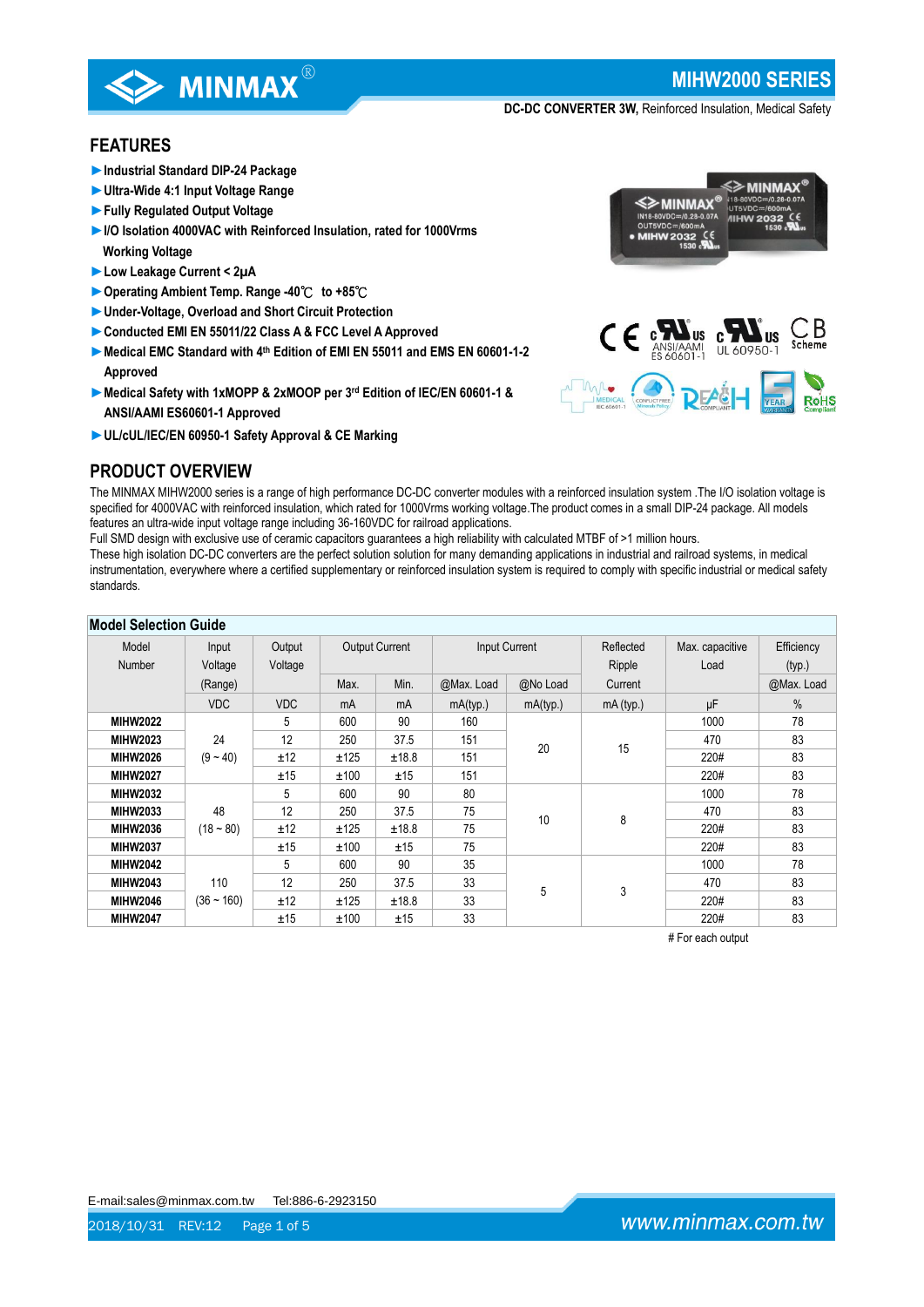

# **Input Specifications**

| Parameter                         | Model             | Min.             | Typ. | Max. | Unit                                                      |
|-----------------------------------|-------------------|------------------|------|------|-----------------------------------------------------------|
|                                   | 24V Input Models  | $-0.7$           | ---  | 50   |                                                           |
| Input Surge Voltage (1 sec. max.) | 48V Input Models  | $-0.7$           | ---  | 100  |                                                           |
|                                   | 110V Input Models | $-0.7$           | ---  | 180  |                                                           |
|                                   | 24V Input Models  | 8                | 8.5  | 9    |                                                           |
| Start-Up Threshold Voltage        | 48V Input Models  | 13               | 15   | 17   | <b>VDC</b>                                                |
|                                   | 110V Input Models | 26               | 30   | 34   |                                                           |
|                                   | 24V Input Models  | ---              | ---  | 8.5  |                                                           |
| Under Voltage Shutdown            | 48V Input Models  | ---              | ---  | 16   |                                                           |
|                                   | 110V Input Models | ---              | ---  | 32   |                                                           |
| Short Circuit Input Power         |                   |                  | ---  | 2000 | mW                                                        |
| Input Filter                      | All Models        | Internal Pi Type |      |      |                                                           |
| Conducted EMI                     |                   |                  |      |      | Compliance to EN 55011/22 class A and FCC part 15 class A |

# **Output Specifications**

| Parameter                              | Conditions / Model             |                            |     | Typ.  | Max.  | Unit                |
|----------------------------------------|--------------------------------|----------------------------|-----|-------|-------|---------------------|
| <b>Output Voltage Setting Accuracy</b> |                                |                            | --- | ---   | ±1.0  | %Vnom.              |
| Output Voltage Balance                 | Dual Output, Balanced Loads    |                            | --- | ±0.5  | ±2.0  | %                   |
| Line Regulation                        | Vin=Min. to Max. @Full Load    |                            | --- | ±0.3  | ±0.5  | $\%$                |
| Load Regulation                        | lo=25% to 100%                 |                            | --- | ±0.5  | ±1.0  | %                   |
|                                        | 0-20 MHz Bandwidth             | 5V Output Models           | --- | 75    | 100   | mV P-P              |
| Ripple & Noise                         |                                | <b>Other Output Models</b> | --- | 100   | 150   | $mv_{PP}$           |
| <b>Transient Recovery Time</b>         | 25% Load Step Change           |                            | --- | 150   | 500   | usec                |
| <b>Transient Response Deviation</b>    |                                |                            | --- | ±3    | ±6    | %                   |
| <b>Temperature Coefficient</b>         |                                |                            | --- | ±0.02 | ±0.05 | $\%$ <sup>o</sup> C |
| Over Load Protection                   | Foldback                       |                            | 120 | 150   | ---   | %                   |
| Short Circuit Protection               | Continuous, Automatic Recovery |                            |     |       |       |                     |

# **Isolation, Safety Standards**

| Parameter                       | Conditions                                                                                                           | Min. | Typ. | Max. | Unit          |  |  |
|---------------------------------|----------------------------------------------------------------------------------------------------------------------|------|------|------|---------------|--|--|
| I/O Isolation Voltage           | 60 Seconds<br>Reinforced insulation, rated for 1000Vrms working voltage                                              | 4000 |      |      | <b>VACrms</b> |  |  |
| Leakage Current                 | 240VAC, 60Hz                                                                                                         |      |      |      | μA            |  |  |
| <b>I/O Isolation Resistance</b> | 500 VDC                                                                                                              | 10   |      |      | GΩ            |  |  |
| I/O Isolation Capacitance       | 100kHz. 1V                                                                                                           | ---  |      | 13   | рF            |  |  |
|                                 | UL/cUL 60950-1, CSA C22.2 No. 60950-1                                                                                |      |      |      |               |  |  |
| Safety Standards                | ANSI/AAMI ES60601-1, CAN/CSA-C22.2 No. 60601-1                                                                       |      |      |      |               |  |  |
|                                 | IEC/EN 60950-1, IEC/EN 60601-1 3 <sup>rd</sup> Edition 1xMOPP & 2xMOOP                                               |      |      |      |               |  |  |
| Safety Approvals                | UL/cUL 60950-1 recognition (UL certificate), IEC/EN 60950-1 (CB-report)                                              |      |      |      |               |  |  |
|                                 | ANSI/AAMI ES60601-1 1xMOPP & 2xMOOP recognition (UL certificate), IEC/EN 60601-1 3 <sup>rd</sup> Edition (CB-report) |      |      |      |               |  |  |

# **General Specifications**

| Parameter           | Conditions                        | Min.     | $TVD$ . | Max.                     | Unit  |  |
|---------------------|-----------------------------------|----------|---------|--------------------------|-------|--|
| Switching Frequency |                                   | $---$    | 150     | $\hspace{0.05cm} \cdots$ | kHz   |  |
| MTBF (calculated)   | MIL-HDBK-217F@25°C, Ground Benign | .000.000 | $- - -$ | $--$                     | Hours |  |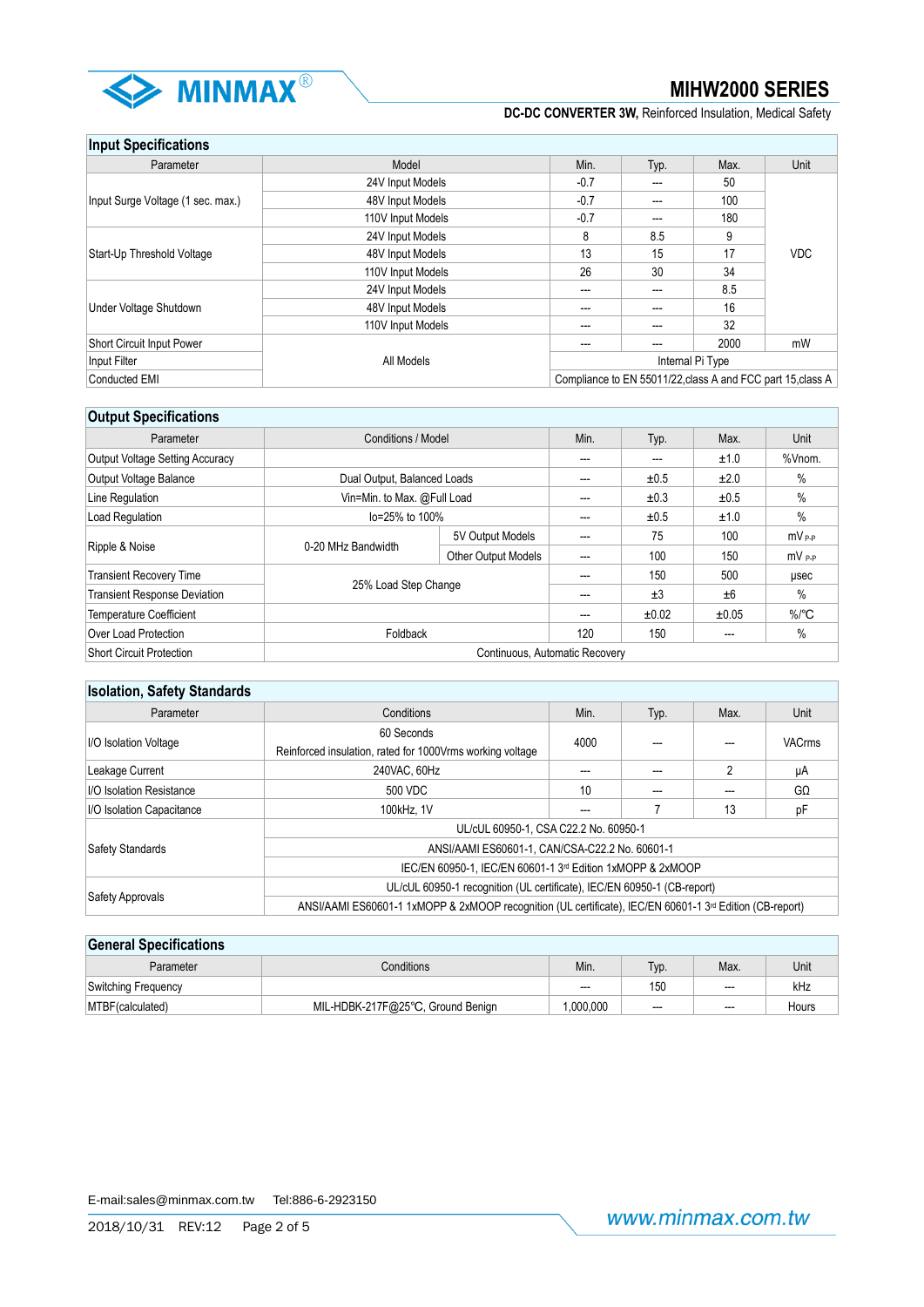

# **Environmental Specifications**

| Parameter                                                      | Min.  | Max.   | Unit       |  |  |
|----------------------------------------------------------------|-------|--------|------------|--|--|
| Operating Ambient Temperature Range (See Power Derating Curve) | $-40$ | $+85$  | °C         |  |  |
| Case Temperature                                               | $---$ | $+100$ | °C         |  |  |
| Storage Temperature Range                                      | -50   | $+125$ | °C         |  |  |
| Humidity (non condensing)                                      | $---$ | 95     | $%$ rel. H |  |  |
| Lead Temperature (1.5mm from case for 10Sec.)                  | $---$ | 260    | °C         |  |  |

# **Power Derating Curve**



# **Notes**

- 1 Specifications typical at Ta=+25℃, resistive load, nominal input voltage and rated output current unless otherwise noted.
- 2 Transient recovery time is measured to within 1% error band for a step change in output load of 75% to 100%.
- 3 These power converters require a minimum output loading to maintain specified regulation, operation under no-load conditions will not damage these modules; however, they may not meet all specifications listed.
- 4 We recommend to protect the converter by a slow blow fuse in the input supply line.
- 5 Other input and output voltage may be available, please contact factory.
- 6 Specifications are subject to change without notice.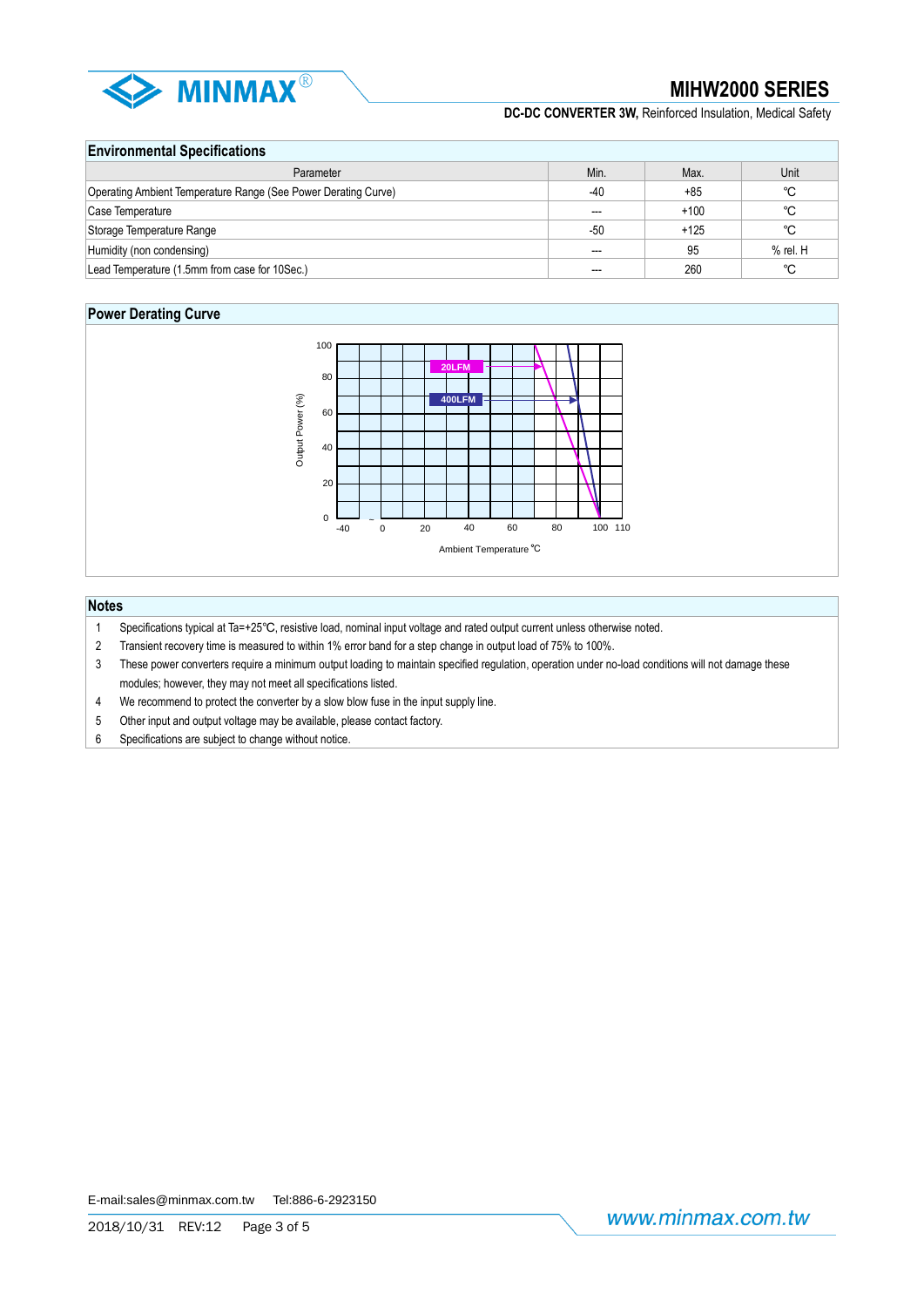

# **Package Specifications**



# **Physical Characteristics**

| Case Size     | 31.8x20.3x10.5mm (1.25x0.8x0.41 inches)                       |
|---------------|---------------------------------------------------------------|
| Case Material | Non-Conductive Black Plastic (flammability to UL 94V-0 rated) |
| Pin Material  | Copper Alloy with Gold Plate Over Nickel Subplate             |
| Weight        | 16.2q                                                         |
|               |                                                               |